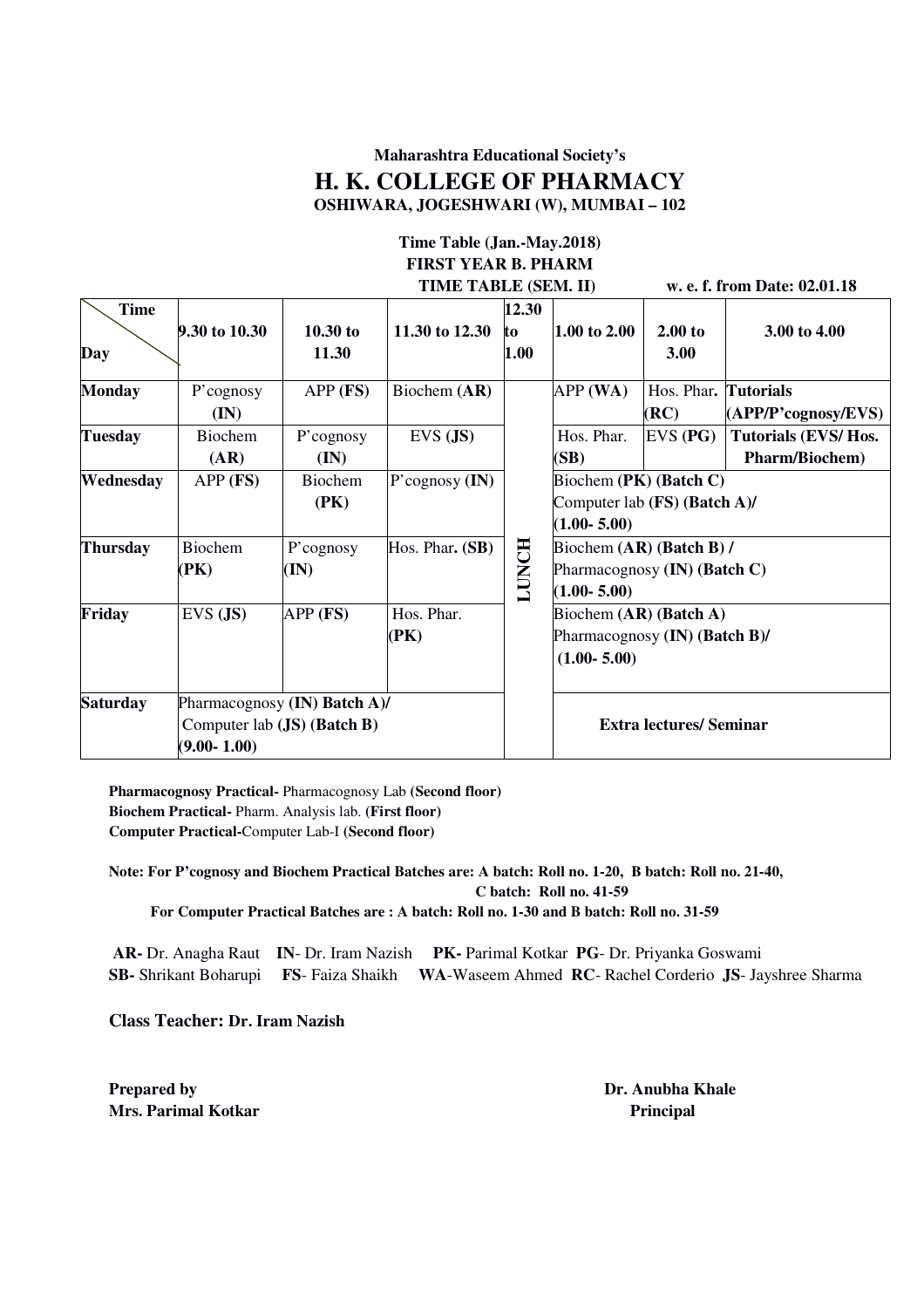Maharashtra Educational Society's

### **H. K. COLLEGE OF PHARMACY**

OSHIWARA, JOGESHWARI (W), MUMBAI – 102

# **Time Table (Jan- May.2018) SECOND YEAR B. PHARM**

 **TIME TABLE (SEM.IV) w. e. f. from Date:02.01.18 Time Day 9:30-10:30 10:30-11:30 11:30-12:30 1.00 to 1.30 1.00 to 2.00 2.00 to 3.00 3.00 to 4.00 Monday** P'ceutics **(GB)**  Org. Chem **(JS)**  Physical Pharmacy **(RF) LUNCH**  Maths **(RP)** Maths **(RP)** Maths **(RP) Tuesday** Micro **(AB)**  P'ceutics **(GB)**  Physical Pharmacy **(OG)**  P'cology **(FS)** Org. Chem **(JS) Tutorial (P'cology WA/FS)/ (Pharm. Chem JS) Wednesday** P'cology **(WA)**  Physical Pharmacy **(RF)**  Org. Chem **(JS)**  P'ceutics **(GB)**  Physical Pharmacy **(MW) Tutorial (P'ceutics GB) Thursday** Pharmaceutics **(GB) (Batch C)/**  Physical Pharmacy **(RF) (Batch A)/**  Pharmacology **(WA) (Batch B) (9.00 to 1.00)**  Org. Chem **(JS) (1:30 to 2:30)**  P'cology **(WA) (2.30 to 3.30)**  Micro **(AB) (3.30 to 4.30) Friday** Pharmaceutics **(GB) (Batch B)/**  Physical Pharmacy **(SB) (Batch C)/**  Pharmacology **(WA) (Batch A) (9.00 to 1.00)**  Micro **(OG) (1.30 to 2.30) Tutorial (Micro AB/OG) (2.30 to 3.30) Tutorial (Physical Pharmacy RF/MW) (3.30 to 4.30) Saturday** Pharmaceutics **(MW) (Batch A)/**  Physical Pharmacy **(OG) (Batch B)/**  Pharmacology **(FS) (Batch C) (9.00 to 1.00)**  P'cology **(FS) Extra lectures**

**Pharmaceutics Practical- P'ceutics Lab-I (Ground floor)** Pharmacology Practical- Pharmacology Lab (Ground floor) **Physical Pharmacy Practical- Pharm Analysis lab. (First floor)** 

**Note: Batches are: A batch: Roll no.1-22 , B batch: Roll no. 23-44 , C batch: Roll no. 45-66** 

 **RF-** Dr. Ritesh Fule **MW**-Dr. Mohd. Wais **AB**- Archana Bele **OG-** Ojaswi Ghadge **SB**- Shrikant Boharupi **FS**- Faiza Shaikh **GB-** Geeta Bhagwat **WA**- Waseem Ahmed **JS**- Jayshree Sharma **RP**- Raj Pathak(Visiting Faculty)

**Class Teacher: Mr. Shrikant Boharupi** 

**Prepared by Dr. Anubha Khale Dr. Anubha Khale Mrs. Parimal Kotkar Principal** *Mrs.* **Principal** *Principal* **Principal <b>Principal**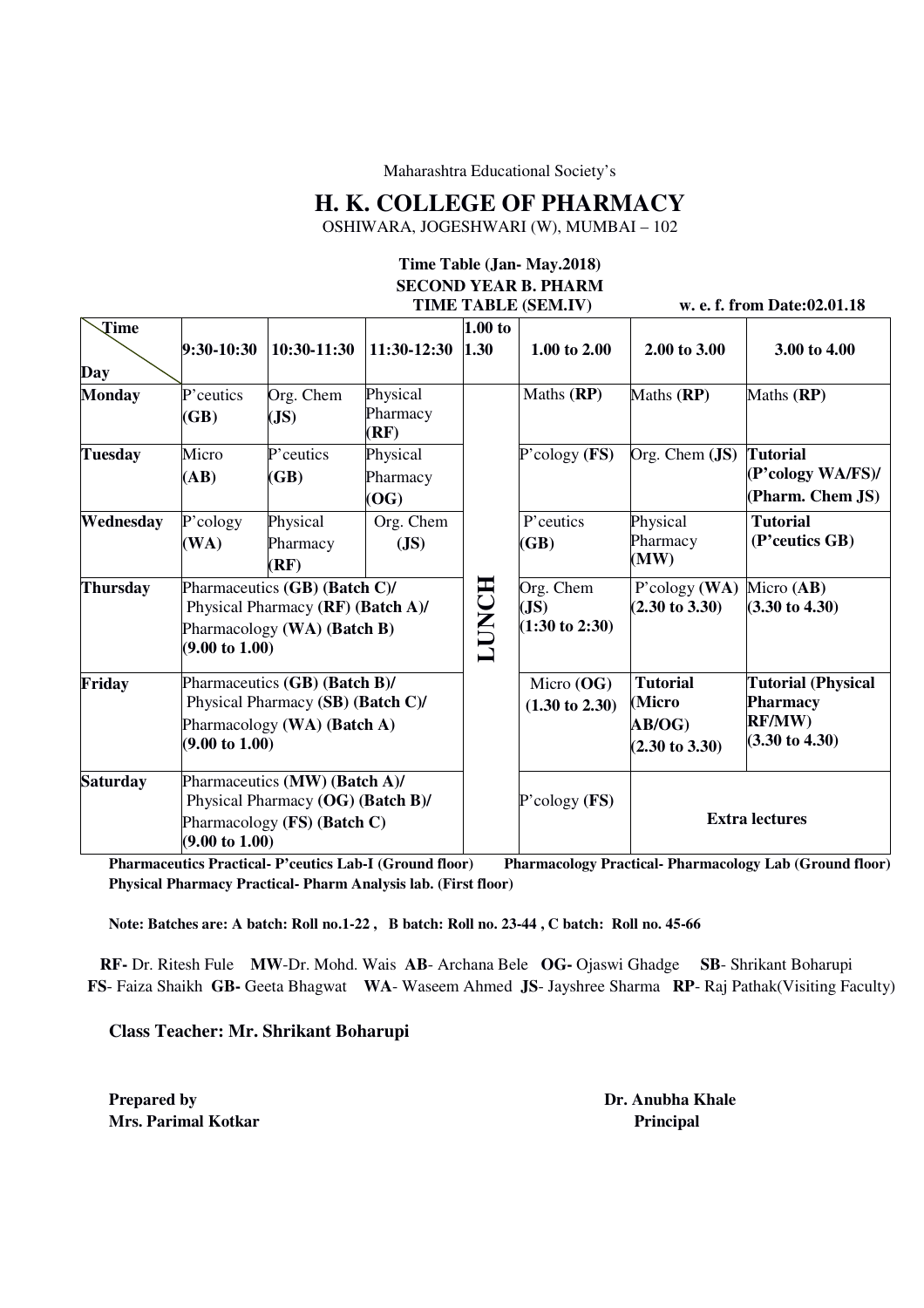Maharashtra Educational Society's

**H. K. COLLEGE OF PHARMACY** 

OSHIWARA, JOGESHWARI (W), MUMBAI – 102

## **Time Table (Dec-April 2018) THIRD YEAR B. PHARM**

|                    |                              |                          | TIME TABLE (SEM. VI)                                  |                     |                                                                                                 | w. e. f. from Date: 11.12.17                                                                |                                                        |  |
|--------------------|------------------------------|--------------------------|-------------------------------------------------------|---------------------|-------------------------------------------------------------------------------------------------|---------------------------------------------------------------------------------------------|--------------------------------------------------------|--|
| <b>Time</b><br>Day | 9:30 to 10:30                | 10:30 to 11:30           | 11:30 to 12:30                                        | 12.30<br>to<br>1.00 |                                                                                                 | 1:00 to 5:00                                                                                |                                                        |  |
| <b>Monday</b>      | Pharm.<br>Chem(SB)           | P'cognosy $(PK)$         | Pharm. Analysis<br>(AB)                               |                     | P' ceutics $(SY)$ (Batch C)                                                                     | Pharm. Chem. (JS) (Batch A) /<br>P'cognosy (PK) (Batch B)/                                  |                                                        |  |
| <b>Tuesday</b>     | P'ceutics<br>(SY)            | P'cognosy $(PK)$         | <b>Tutorial</b><br>(P'cognosy<br>PK/AR)               |                     | P'cognosy (PK) (Batch C)/<br>P' ceutics $(SY)$ (Batch A)                                        | Pharm. Analysis (AB) (Batch B)/                                                             |                                                        |  |
| Wednesday          | Pharm.<br>Analysis<br>(AB)   | Pharm.<br>Chem(SB)       | $P$ 'ceutics $(SY)$                                   |                     |                                                                                                 | Pharm. Analysis (AB) (Batch C)<br>Pharm. Chem. (SB) (Batch B)/<br>P'cognosy (AR) (Batch A)/ |                                                        |  |
| <b>Thursday</b>    | P'cognosy<br>(AR)            | Pharm. Analysis<br>(OG)  | Hospital<br>Pharmacy (FS)                             | LUNCH               | Pharm. Analysis (OG) (Batch A)/<br>Pharm. Chem. (SB) (Batch C)/<br>$P$ 'ceutics $(SY)(Batch B)$ |                                                                                             |                                                        |  |
| Friday             | Hospital<br>Pharmacy<br>(IN) | P'cognosy $(AR)$         | $P$ 'ceutics $(SY)$                                   |                     | <b>Tutorial</b><br>(P'ceutics<br>SY)<br>$(1:00-2:00)$                                           | <b>Tutorial</b><br>(Hosp.<br>Pharm.<br><b>IN/WA/FS)</b><br>$(2:00-3:00)$                    | <b>Tutorial</b><br>(Pharm<br>Chem SB)<br>$(3:00-4:00)$ |  |
| <b>Saturday</b>    | Pharm.<br>Chem.(SB)          | Hospital<br>Pharmacy(WA) | <b>Tutorial</b><br>(Pharm<br><b>Analysis</b><br>AB/OG |                     |                                                                                                 | <b>Extra lectures</b>                                                                       |                                                        |  |

**Pharmaceutics Practical- P'ceutics Lab-II (Ground floor) Pharm. Chem Practical- Pharm Chem-II Lab (First floor) Pharm Analysis Practical- Pharm. Chem Lab-I (First floor) Pharmacognosy Practical- Pharmcognosy Lab-I (Second floor)** 

**Note: Batches are: A batch: Roll no. 1-22, B batch: Roll no. 23-44, C batch: Roll no. 45-66** 

**SY –** Dr. Sheela Yadav **AB**- Archana Bele **PK**- Parimal Kotkar **AR**- Dr. Anagha Raut, **OG**-Ojaswi Ghadge  **SB**- Shrikant Boharupi **IN**- Dr. Iram Nazish **WA**-Waseem Ahmed **FS**- Faiza Shaikh **JS-** Jayashree Sharma

**Class Teacher: Mrs. Parimal Kotkar**

**Prepared by Dr. Anubha Khale Dr. Anubha Khale Mrs. Parimal Kotkar Principal** *Principal*